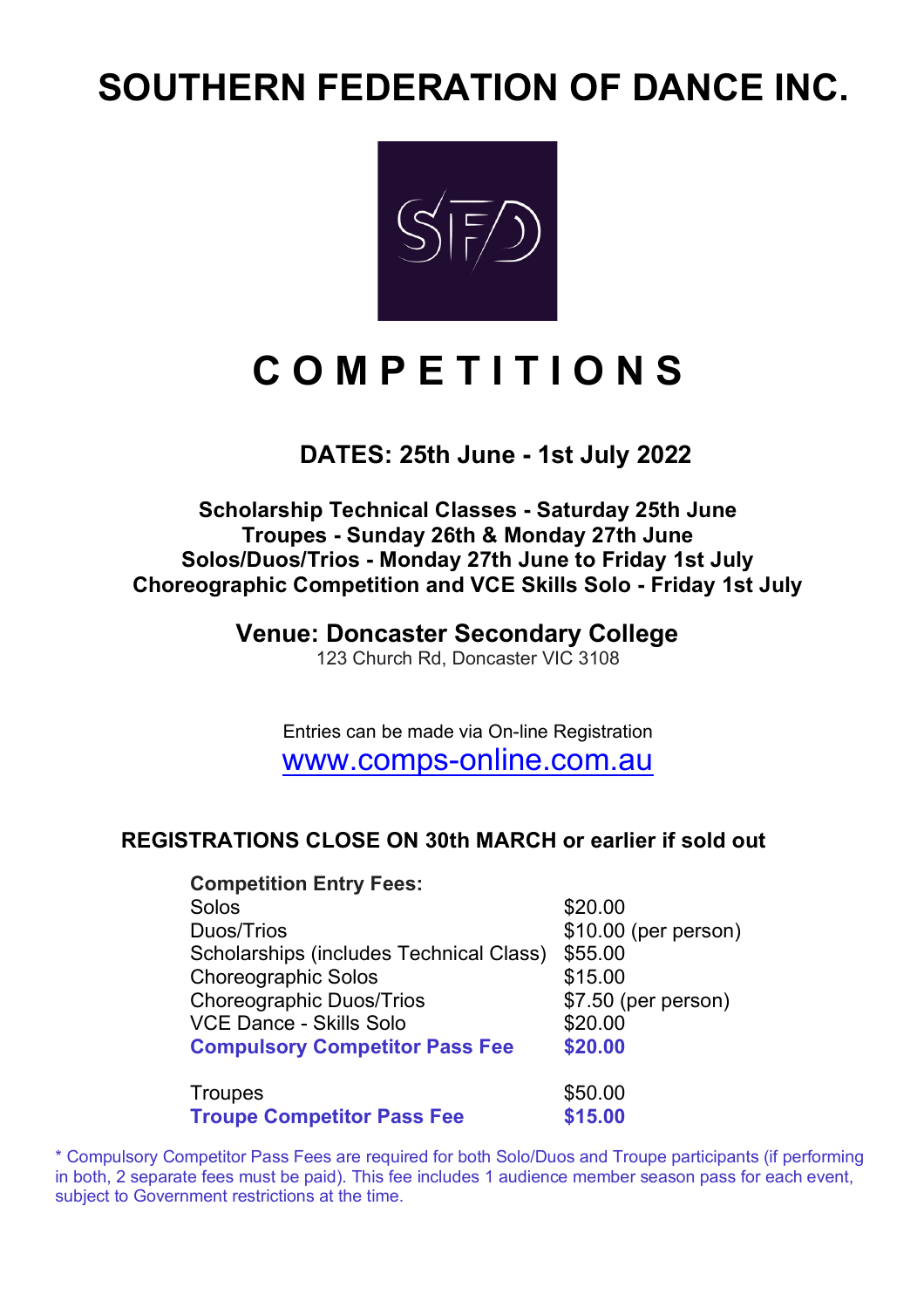## **SOUTHERN FEDERATION OF DANCE**

## **COMPETITION RULES**

### **Who Can Enter:**

- 1. Entry is open to all Dance Schools.
- 2. Scholarships Sections are open to candidates who have successfully entered a Southern Federation of Dance examination in any style within the previous two years, (last exam date and result must be added to the entry questionnaire or emailed). Students will be eligible to enter a Scholarship in a style other than that which they have completed their exams in. Refer to the Scholarship Section for further details.
- 3. Solo, Duo/Trio and Scholarship sections are only open to amateur competitors. Performers deriving an income from full or part time professional dance are not eligible to enter.
- 4. Students attending a full-time dance course (more than 15 hours per week) or teaching unsupervised for more than 6 hours per week will not be eligible to enter Solo, Duo/Trio and Scholarship sections.
- 5. Performers deriving an income from part time professional dance or attending a full-time dance course or teaching for more than 6 hours per week **will be eligible** to compete in **Troupe Sections** providing that these performers make up no more than 25% of the overall team.
- 6. **Choreographic Sections** are for students who choreograph and perform their own dances. **No Teacher input is allowed**.

### **Registration:**

- 1. Entries must be lodged on or before midnight on the closing date by Online Registration at **www.comps-online.com.au** (payment will be accepted by PayPal account or credit card through the PayPal system)
- 2. No late entries will be accepted.
- 3. No telephone entries will be accepted.
- 4. Compulsory programs will be charged per invoice and programs will be sent via email.
- 5. The Committee reserves the right to change/combine sections if insufficient entry numbers are received.
- 6. Registrations will only be accepted once the full entry fee has been received.
- 7 Refunds will not be given for non-attendance or change of mind. In the event that SFD is forced to cancel the event due to Government restrictions or other unforeseen circumstances, refunds will be provided less booking fees & credit card fees.
- 8. For Duos and Trios, the names and birth dates of each competitor must be given at the time of entry.
- 9. No person will be allowed to compete under any name other than that submitted on the registration form.
- 10. Competitors can enter only their own age group unless no section is listed in that age group.
- 11. One (1) entry only will be allowed from each competitor in Duo & Trio sections. An exemption will only apply if sections are combined by the Organiser.
- 12. A troupe must consist of a minimum of four (4) entrants. Troupe numbers must be listed at the time of registration.
- 13. Studios must email a full list of competitors' names and dates of birth (per troupe age category) to the Organiser before the commencement of the competition.

### **Age:**

- 1. The competitor's age is on **January 1st** of the year of the competition will be deemed to be the age of the competitor for entry.
- 2. The date of birth of each entrant must be supplied.
- 3. For Duos, Trios and Troupes, the section entered will be determined by the age of the oldest entrant.
- 4. Proof of Age must be presented upon request and the Committee reserves the right to withhold any prize money, medal or trophy until such ID has been sighted.

### **Novice/Open:**

- 1. Competitors who are **8 years and over** must enter as Novice or Open for **solo sections only**.
- 2. A competitor must enter the **OPEN** section if he/she has won either **1st, 2nd or 3rd place** in that particular style at any dance competition previously.
- 3. Once in an Open section, a competitor will always remain in Open in following years, in that particular style, even when moving to a higher age category.
- 4. There will be no Open sections for competitors **under 8 years of age.**
- 5. Novice ruling is taken from the closing date and not from when the entry is completed. If a competitor should gain a place before the closing date, the committee is to be notified via email and the competitor will be transferred to an OPEN section.
- 6. The committee reserves the right to combine age categories or novice and open sections if not enough entries are received for a particular section category.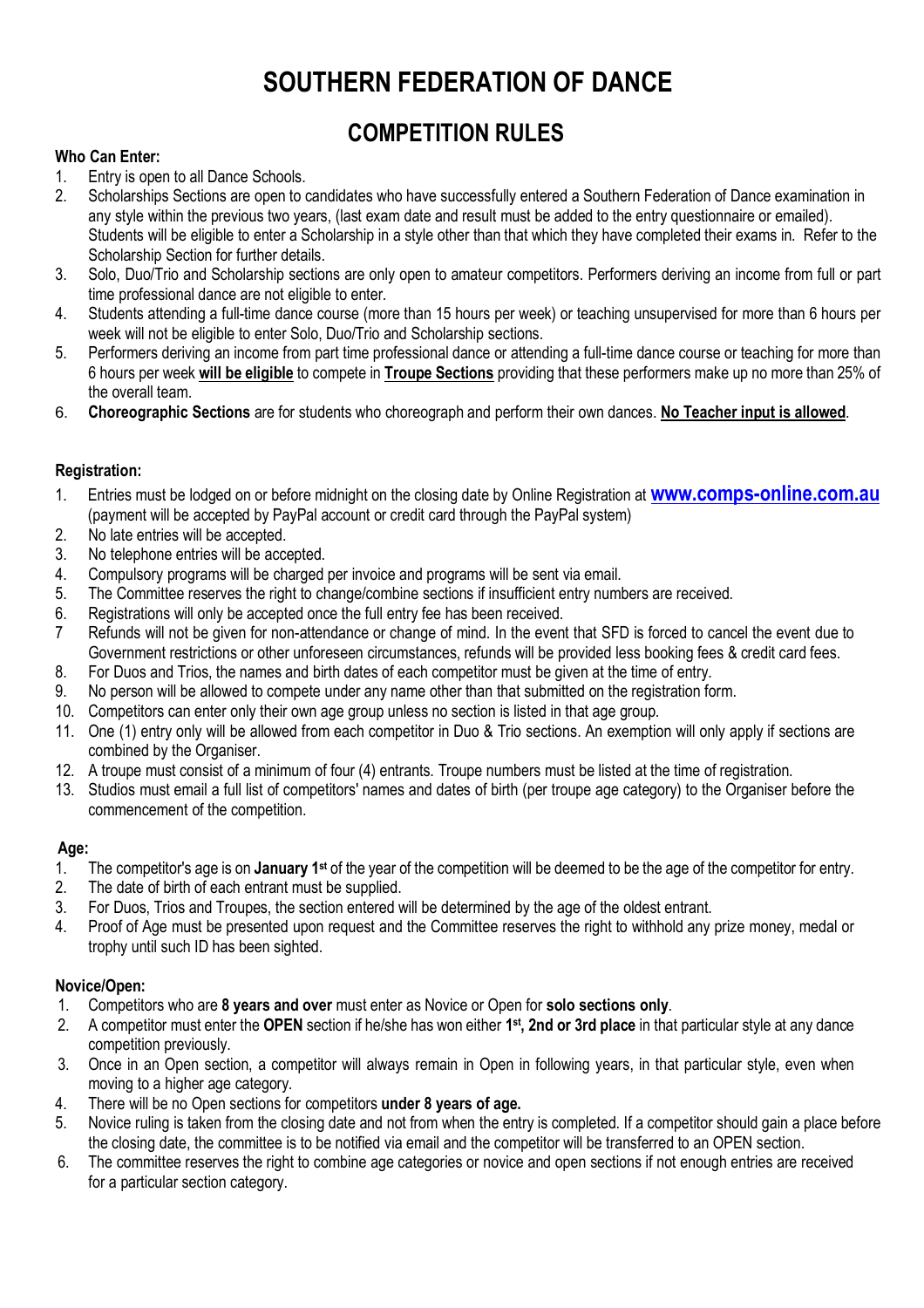### **Time Limits:**

- 1. Solos, Duos & Trios 3 mins (with the exception of Song & Dance/Tap which can be up to 4 mins)
- 2. Troupes 5 mins
- 3. Choreographic Solos/Duos/Trios 2 mins
- 4. VCE Dance Skills Solos 4 mins

### **Music:**

- 1. Please ensure that music choices are suitable for family audiences.
- 2. Music must be checked in at the side stage music desk at least 45 mins prior to the registered start time of the session.
- 3. Music must cut to the correct length and copied to a USB for the event.
- 4. USB's must contain only one track of music per item and should be clearly marked with a label listing Section Category, Item no and Competitor's Name.
- 5. A back up copy of music on an iPod, iPad or Smart Phone must be readily available on a device to be taken to the Music Technician, in case of faults. Each music item must be in its own playlist with the Item No and Name in the Playlist Title. IPods must be labelled with the performer's name and all security passcodes must be switched off. Use of devices is at the owner's own risk and the event Organiser will not be held responsible if devices are lost.
- 6. Teachers are responsible for their own copyright & music licensing.
- 7. If music is faulty, the following procedures will occur:
	- a) If music is skipping or playing up during a competitor's dance/troupe the sound technician will turn off the music allowing students to continue without music.
	- b) If a competitor stops dancing and leaves the stage due to faulty music/jumping/stretched/skipping they will be given the option of repeating their dance at the end of the section with alternate back up music, without disqualification.
	- c) If a competitor continues dancing without music, they will not be disqualified. They will be given the option of repeating their dance at the end of the section with music.
	- d) If music is faulty on a repeat performance, the competitor can decide whether to leave the stage or continue without music. The competitor will not be disqualified.
	- e) Troupe music issues will be left to the teacher's discretion.

### **Adjudication:**

- 1. Adjudicators will be appointed by the Committee.
- 2. The Committee reserves the right to substitute an Official Adjudicator with any qualified person in the event of unforeseen circumstances.
- 3. Competitors must not be or have been pupils of the Adjudicator(s) during the six months prior to the Competitions.
- 4. Communication with the Adjudicator(s) either by competitors, teachers or other interested parties during the Competitions is absolutely prohibited. The Committee reserves the right to disqualify a competitor for any breach of this rule.
- 5. The competitor and teacher must accept as final any decision made by the Adjudicator(s) and/or the Southern Federation of Dance Committee and no correspondence will be entered into.
- 6. In Novice Sections, Adjudicators may opt not to Award 1<sup>st</sup>, 2<sup>nd</sup> or 3<sup>rd</sup> places, if the standard of competitors is not deemed high enough to move them to an Open level.
- 7. The onus is on the competitor to collect all medals, ribbons, trophies, critiques and prize money.

### **General Rules:**

- 1. The Committee reserves the right to amend the program at any time, to divide or combine any section, and to cancel any section if insufficient entries are received. Entry fees will be transferred/refunded if a section is cancelled.
- 2. a) Competitors must book in back stage at least **45 minutes** prior to the publicised start of their section.
	- b) Competitors must be ready backstage at least **half hour** prior to the start of their section. Once checked in, competitors must remain in their designated dressing room area until summoned by an SFD representative.
	- c) Competitors must be ready to take their places on stage at the given time and must compete in the order in which their names appear on the running sheet.
	- d) If not present when called upon, competitors are liable for disqualification.
- 3. Movement of a performer to the end of a section can only be considered if the candidate is scheduled to perform again within 8 dances of a previous section. This will be accommodated where possible, upon application with the music check in desk.
- 4. Late competitors will be allowed to perform at the end of the section for crit only.
- 5. Where a competitor leaves the stage before time (for reasons other than faulty music) and requests a second attempt; a) The competitor will be placed at the end of the section.
	- b) The competitor will not be eligible for a 1st, 2nd or 3rd prize.
- 6. Teachers will be responsible for all competitor requirements and to ensure all dates, times, music, are correct.
- 7. Choreography, Music and Costuming must be suitable for a family audience.
- 8. Only competitors and teachers/helpers on duty are permitted backstage and in dressing rooms.
- 9. Teachers will only be permitted side stage for the duration of their student's dance.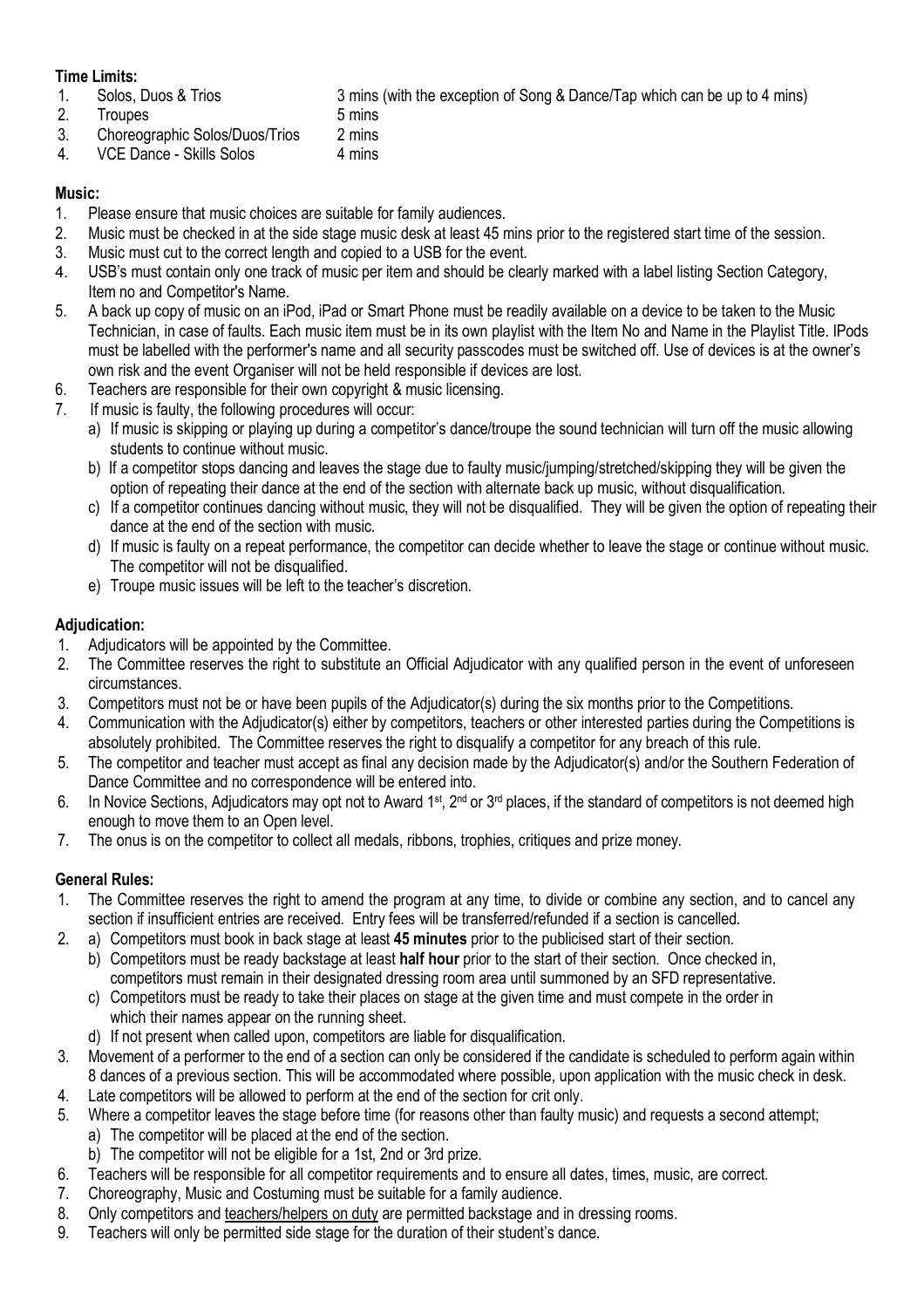- 10. Competitors must comply strictly with the time limits stated. They will not be adjudicated after the specific time has elapsed and are liable for disqualification for any breach of this rule.
- 11. The Committee reserves the right to disqualify any competitor for any action not in accordance with any of the rules of the Southern Federation Dance Competitions.
- 12 All care has been taken in the compilation of the schedule and the Committee reserves the right to rectify any errors or omissions.
- 13. It is agreed upon entering this competition that participants, including students, parents, teachers and other spectators, will not hold Southern Federation of Dance or its committee or volunteers, or host facilities liable for injuries sustained, illnesses contracted by them or loss of property while in attendance and/or participating in any activity related to this event.
- 14. The decision by the Committee regarding any matter not provided for by these rules will be final.
- 15. The use of mobile phones, iPads, video cameras, cameras or other recording devices by members of the audience during the Competitions *is strictly prohibited***.** Offenders will be removed and recorded material will be erased in the presence of a Committee member. Failure to comply with this rule may risk disqualification. **Teachers entering students should advise their students' families of this rule**.
- 16. In Troupe sections, stage lights will be dimmed for entrances and exits. Curtains will not be used.
- 17. **It is the responsibility of the teachers** (who may further copy and distribute entry forms) **to ensure that competitors and their parents are aware of the rules.** By submitting an entry into these competitions, all parties agree to abide by these rules.
- 18. Protests are to be made in writing within 20 minutes of adjudication, and before the end of the next section. A deposit of \$20.00 must accompany any protest, which will be forfeited if deemed frivolous.
- 19. No alcohol is permitted to be consumed by competitors at any time while the competitions are in progress. Drinking of alcohol in any part of the theatre will result in immediate disqualification of that competitor / troupe and competitors will be asked to leave the theatre immediately.
- 20. **Competitors in Under 13 sections should not wear pointe shoes.**
- 21. No lighted candles, naked flames, fresh fruit, flowers, vegetables or glass may be used on stage.
- 22. All props must be able to be set up or removed within 30 seconds. A responsible adult must accompany a competitor with props, to help position them on stage. No curtains will be provided to place props on stage.
- 23. To protect the modesty of performers, **it is compulsory for all dancers to wear tights** with costumes that expose the upper leg line.
- 24. Performers can only dance once in any Troupe, Solo or Duo/Trio section, unless sections are combined by the Organiser.
- 25. Prize money and vouchers may only be collected by the winner. If they are not there to collect at the end of the section, prizes, trophies and medals will only be held until the end of the competition, after which time the prizes will be forfeited. SFD will not post or arrange collection of any prizes once the event has closed.
- 26. No filming is allowed from the wings when a performer is dancing on stage.
- 27. No filming is allowed in Dressing room/Change areas.
- 28. For Child Protection purposes, only teachers or anyone carrying a Working with Children Check is allowed backstage if over 18 years of age. If you are intending to be backstage as a support person to a performer, you must apply for a Volunteer 'Working with Children Check' which is free and can be applied for online.

### **IMPORTANT INFORMATION:**

Due to Covid-19, we will not be able to use Volunteer helpers this year. Paid staff will be hired to ensure we meet all Victorian Government regulations at the time. As a result of these changes and with the uncertainty we face over restricted audiences, we will require a Compulsory Competitor Pass Fee for both Solos and Troupes to cover the extra expenses incurred. Students competing in both the solos/duos/trio Competition plus the Troupe Competition will need to pay both Compulsory Competitor Pass fees. The fee includes one audience member entry pass into the auditorium for the duration of each of the events.

### **Solos or Duos/Trios: \$20 Compulsory Competitor Pass Fee Troupe Performers: \$15 Compulsory Competitor Pass Fee**

If a performer has to pull out of the Competition due to contracting Covid-19 or being a close contact of a positive case, the Competitor pass fee will be refunded as well as a percentage of the registration fee (less booking and admin fees) as long as they can provide evidence of a dated Covid-19 RAT test or PCR Test. Contact Head Office on info@dancesfd.asn.au for further details on claiming a refund.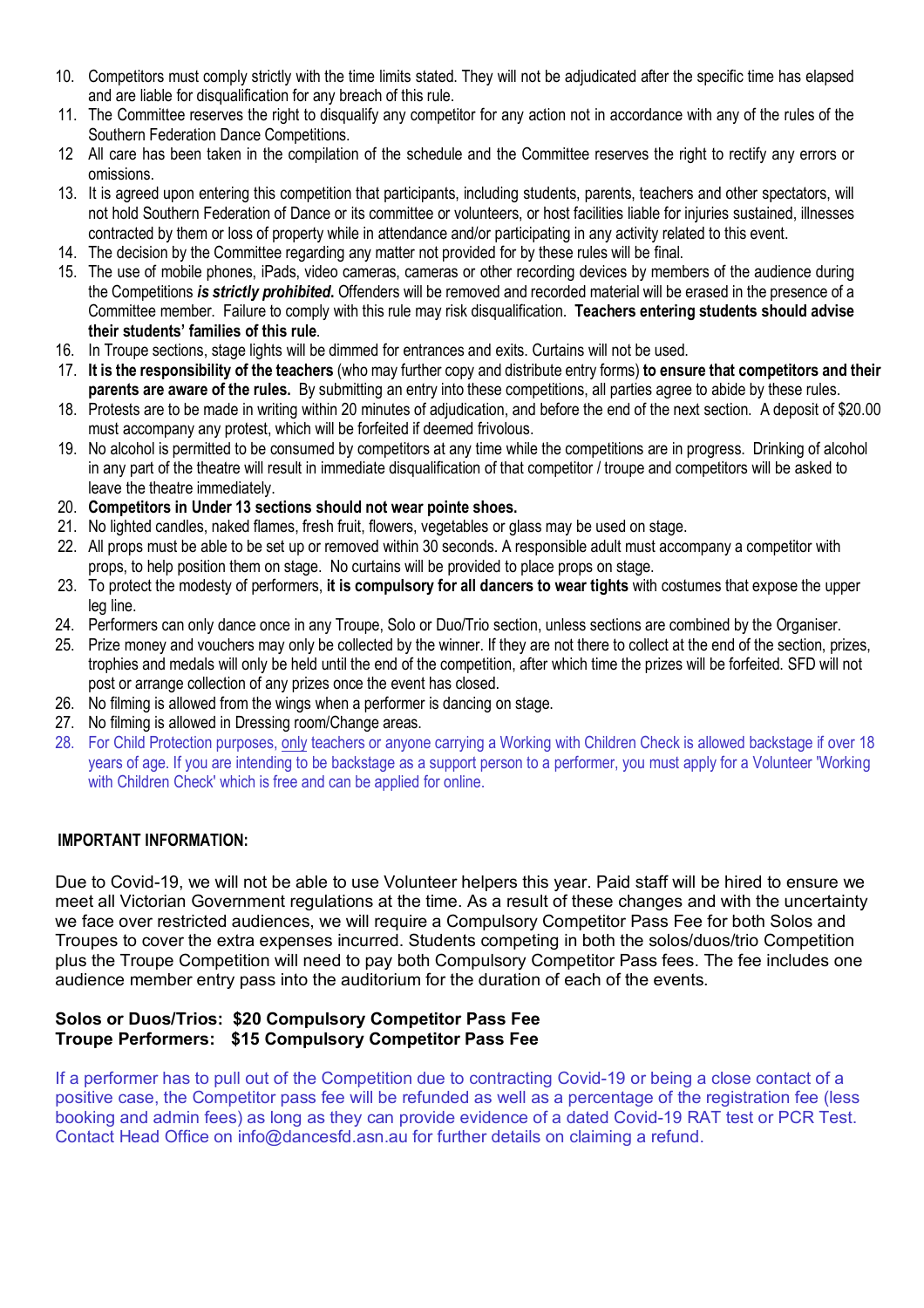## **SCHOLARSHIP COMPETITIONS**

The Scholarship Competitions will be held on the same dates as the general Competitions.

### **Requirements of Entry:**

- 1. Scholarship candidates are only eligible to enter if their studio is a **current financial member of SFD.**
- 2. Scholarship Sections are open to candidates who have successfully entered a Southern Federation of Dance examination in any style within the previous two years, (last exam date and result must be listed at the time of entry).
- 3. Students will be eligible to enter a Scholarship in a style other than that which they have completed their exams in.
- 4. Scholarship Sections are only open to amateur competitors. Performers deriving an income from full or part time professional dance are not eligible to enter.
- 5. Students attending a full-time dance course (more than 15 hours per week) or teaching unsupervised for more than 6 hours per week will not be eligible to enter Scholarship sections.
- 6. Candidates must participate in an unseen technical class to be scheduled before the competition commences.
- 7. Candidates must perform a solo on stage in the selected style, on the general competition day.
- 8. Candidates must enter at least ONE other **different dance**, in any style, in an **OPEN SOLO SECTION** of the SFD competitions in the same year (this does not include Own Choreography Sections in 2022) .

| <b>JUNIOR SCHOLARSHIP - Age Range:</b> | 13 years & under |
|----------------------------------------|------------------|
| <b>MAJOR SCHOLARSHIP - Age Range:</b>  | 14 - 17 years    |

The competitor's age on **January 1st** of the year of the competition will be deemed to be the age of the competitor for entry and the date of birth of must be supplied on the entry form.

### **Registration:**

- 1. Entries must be lodged on or before the closing date by Online Registration.
- 2. No late entries will be accepted.
- 3. No telephone entries will be accepted.
- 4. Timetabling will be confirmed via email.
- 5. The Scholarship entry fee does not include entry fee into the open solo section. Please include this as a separate payment.
- 6. Registrations will only be processed once the full entry fee has been received.
- 7. No refunds will be given.
- 8. The committee reserves the right to combine Junior and Senior Scholarship Sections within the one style if not enough entries are received. In this instance, candidates will attend the same technical class and perform in the same solo section, with prizes awarded separately for both Junior and Senior.

### **Technical Classes:**

- 1. The technical classes will be held prior to the start of the SFD Competitions.
- 2. Exact times and venue will be confirmed when the general competition program is emailed.
- 3. Entrance into the scholarship acknowledges attendance on the technical class dates.
- 4. Steps/Combinations given in the technical class will be of an "unseen" nature, at the Adjudicator's discretion and not based on the SFD syllabus.

### **Technical Class Dress Requirements:**

- Classical: **Option 1** Classical leotard, (any plain colour) flesh/pink ballet tights, soft ballet shoes. Ballet skirts are not permitted. (Junior Classical Scholarship - Tutu is compulsory for solo stage performance, pointe shoes are NOT permitted) (Major Classical Scholarship - Tutu is compulsory for solo stage performance. Pointe shoes are preferred but not compulsory for 2022)
	- **Option 2** White leotard, dance support, plain solid colour tights with white or black ballet shoes.
- Tap: **Option 1** Leotard and tights (any colour), skirt or fitted dance shorts, tap shoes sport or cuban heel. **Option 2** - Fitted dance singlet or T Shirt (any colour), dance support, tights/leggings or shorts, tap shoes.
- Jazz: **Option 1**  Leotard and tights (any colour), fitted dance shorts, jazz shoes. **Option 2** - Fitted dance singlet or T Shirt (any colour), dance support, tights/leggings or shorts, jazz shoes. Jazz sneakers and flared dance pants are not permitted.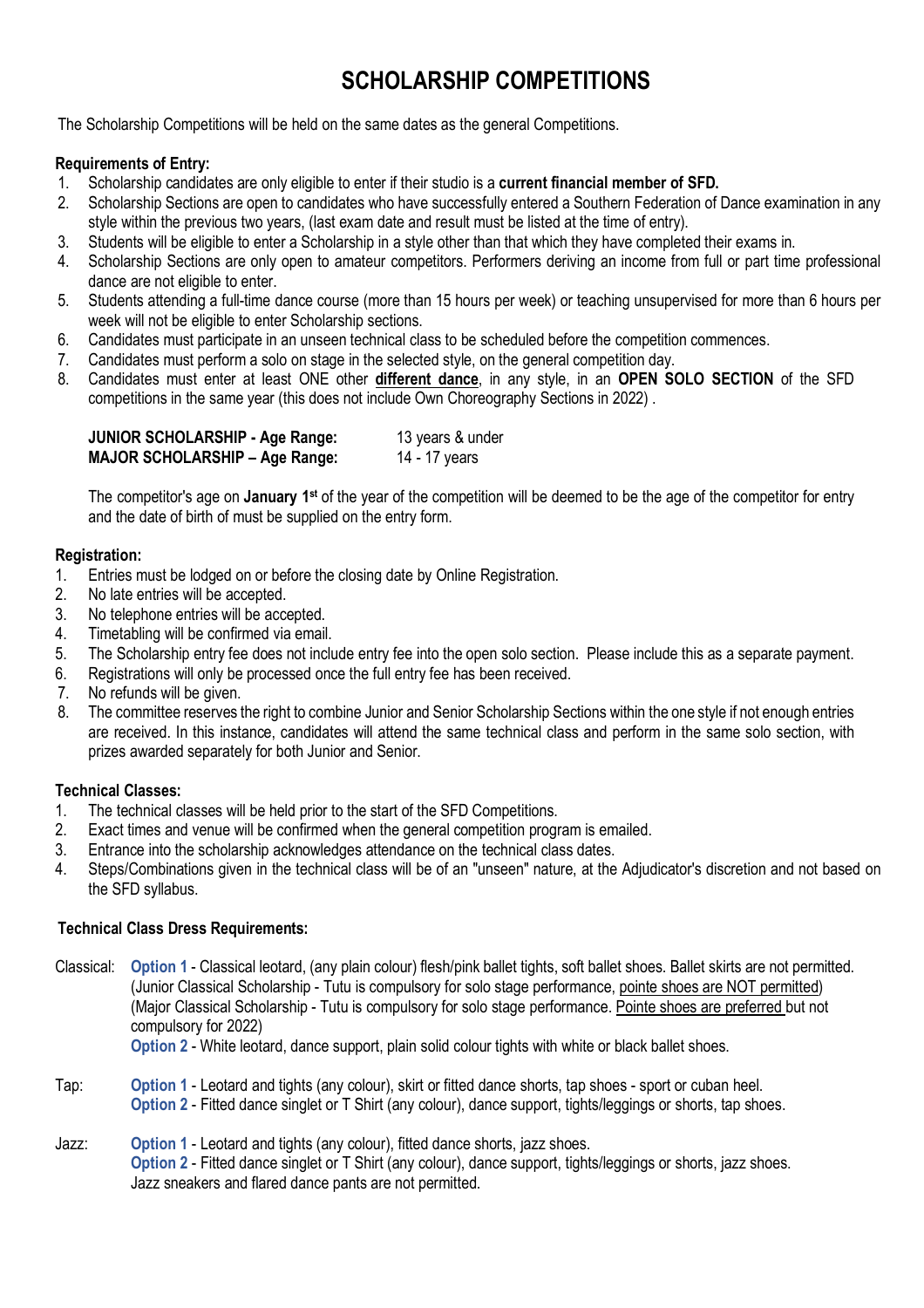### **SCHOLARSHIP SOLO PERFORMANCE - TIME LIMITS AND MUSIC SPECIFICATIONS**

| Scholarship<br>Junior Classical<br><b>Major Classical</b> | <b>Time Limit</b><br>3 mins<br>3 mins | <b>Music Specifications</b>                                                    |
|-----------------------------------------------------------|---------------------------------------|--------------------------------------------------------------------------------|
| Junior Jazz<br>Major Jazz                                 | 3 mins<br>3 mins                      |                                                                                |
| Junior Tap<br>Major Tap                                   | 3 mins<br>3 mins                      | Must include 2 tempos (fast and slow)<br>Must include 2 tempos (fast and slow) |

PROPS for all Scholarship sections: Refer to rule 21 & 22 in the General Section.

### **Prizes Awarded:**

- 1. A trophy and/or voucher/monetary award will be presented to candidates achieving 1st, 2nd and 3rd place at the completion of each Scholarship.
- 2. All candidates performing a solo in any of the Scholarship sections will receive a sash before final stage presentation.
- 3. Onus is on the candidate to collect all monies, trophies, critiques and sashes.
- 4. The Adjudicator will assess performances both in the technical class and during the stage solo before making judgement and awarding prizes.
- 5. The Adjudicator's decision is final and no correspondence will be entered into.

### **Scholarship General Rules:**

All rules from the general sections apply to the Scholarship sections with the following additions;

- 1. The Scholarship Competition is ONLY open to students of Southern Federation of Dance Members.
- 2. The candidate's teacher must be a current financial member of Southern Federation of Dance and must meet all the requirements under the rules and conditions of Scholarship entry.
- 3. The candidate must enter and perform at least **ONE other dance** in an **OPEN SOLO SECTION** in the general sections of the SFD Competitions in that year. This Solo must be a new musical selection with new choreography. If the performer does not compete in this registered solo section, then they will be disqualified from the Scholarship Competition.
- 4. The pre-requisite Open section for Scholarship Candidates may be of a different dance style to that entered in the Scholarship sections. The performer cannot repeat their Scholarship Solo in another section within the competition.
- 5. Students entering more than one style of Scholarship, only need to enter one dance in an Open Solo Section.
- 6. Tap Scholarship entrants in both Major and Junior sections must include 2 tempos (fast and slow) within their scholarship solo dance performance.
- 7. Written or personal communication with the Adjudicator at the Technical classes and the Scholarship performance by teachers, students and other interested parties is absolutely prohibited. The Committee reserves the right to disqualify a competitor for any breach of this rule.
- 8. Scholarship entrants must complete the entire Technical class.
- 9. Candidates may enter classical, jazz and/or tap sections of the Scholarship in their appropriate age group.
- 10. Winners of both Junior and Senior Scholarships are eligible to compete again in any of the scholarship sections the following year, in their age category, providing they meet all the criteria for entry.
- 11. Please note that SFD will permit the opening of doors between competitors throughout the Scholarship sections.
- 12. 1<sup>st</sup> place winners must return their Perpetual Trophy to the organizing committee of SFD before the commencement of the competitions in the following year, **with their name laser etched on the designated plaque**.
- 13. Placegetters will have their photo published on social media and SFD related promotional material and newsletters. By entering the Scholarship Competition, you are automatically agreeing to this clause. If you do not wish for photos to be published, you must let SFD know in writing before the commencement of the competition and the performer must also remind the photographer at the time the photos are being taken.